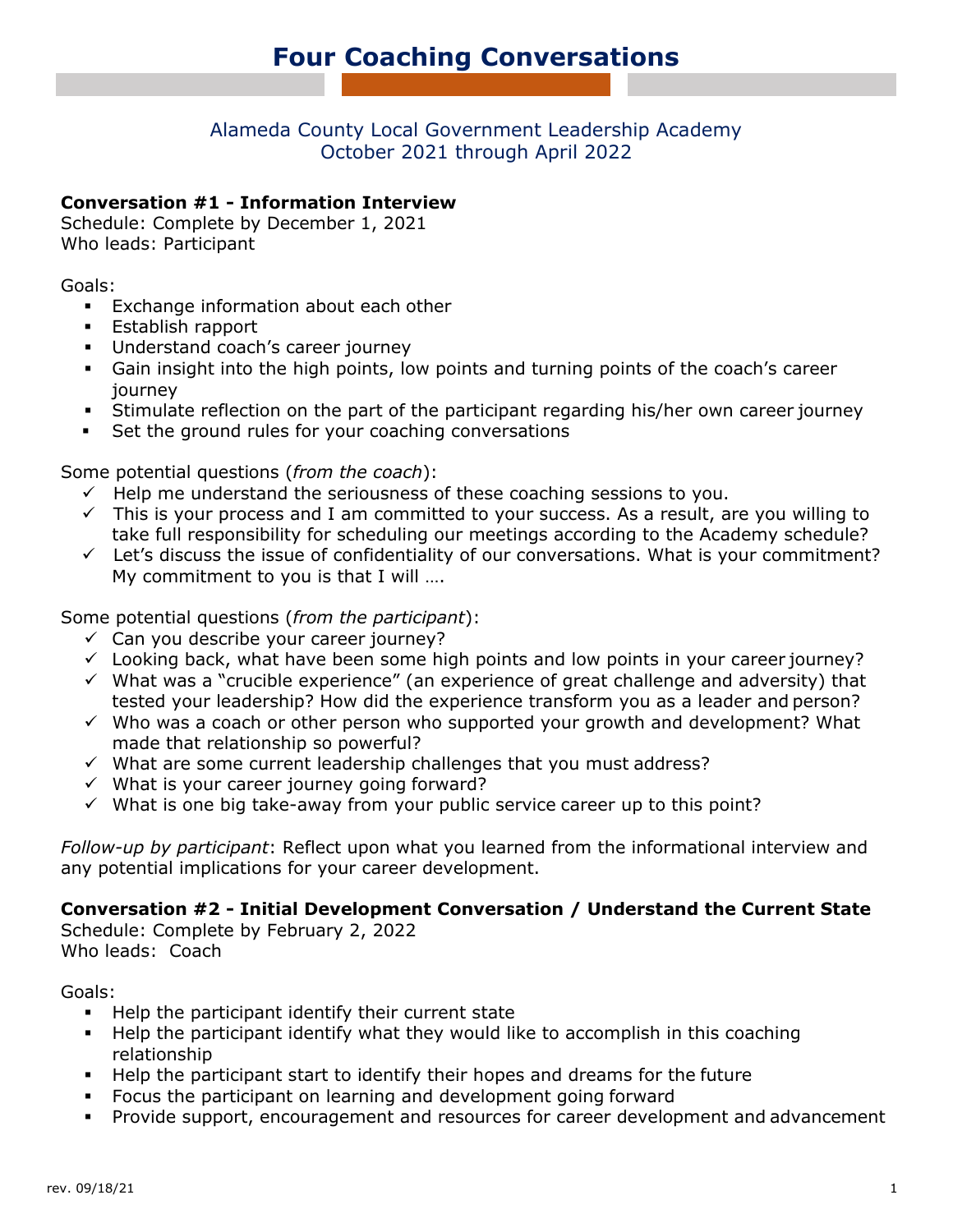### Alameda County Local Government Leadership Academy October 2021 through April 2022

Some potential questions (*from the coach*):

- $\checkmark$  How do you see your current situation? What is happening?
- $\checkmark$  What is working well?
- $\checkmark$  What is challenging about it?
- $\checkmark$  If you could identify the three most significant factors contributing to these challenges, what would they be? How would you rank them?
- $\checkmark$  How might have you contributed to this situation?
- $\checkmark$  How might others see the situation?
- $\checkmark$  How are you feeling right now about the current situation?
- $\checkmark$  How does this influence what you are trying to accomplish?
- $\checkmark$  Is there anything else you'd like to share with me that would enhance my understanding of your current situation?
- *If appropriate*, could I share some observations I have made / some other consequences to consider?

Let's explore what you like to see happen.

- $\checkmark$  What are your hopes and dreams for the future? What would you like to create for yourself?
- $\checkmark$  To achieve your hopes and dreams, what might be some approaches you could take? What choices or options do you see for action? What else might work? What else?
- $\checkmark$  What are the major barriers preventing you from realizing your hopes and dreams? Where would the biggest resistance come from?
- $\checkmark$  What is a bold vision for your future?
- $\checkmark$  Who is part of your "dream team"? Who else could serve on your dream team of coaches and advisors?
- $\checkmark$  May I share a personal experience?
- $\checkmark$  Please give some thought for our next meeting as to what you might consider in terms of concrete, specific actions (goals) going forward. We'll explore those at our next meeting.

See handout "F.U.E.L.: A Coaching Framework" for the sequence of steps in conducting a development conversation.

*Follow-up by participant*: Reflect upon the initial development conversation; further think about your hopes and dreams, issues to be addressed and options for action; identify some practical and do-able steps in moving forward.

**Conversation #3 - Follow-Up Development Conversation / Laying Out a Success Plan** Schedule: Complete by March 2, 2022

Who leads: Coach

Goals:

- **Follow up on initial development conversation**
- Help the participant gain clarity about action steps to promote career development
- Assist participant's focus on some tangible steps in the short and mid-term moving forward
- **Phology** Provide support and resources (for example, introductions to others)